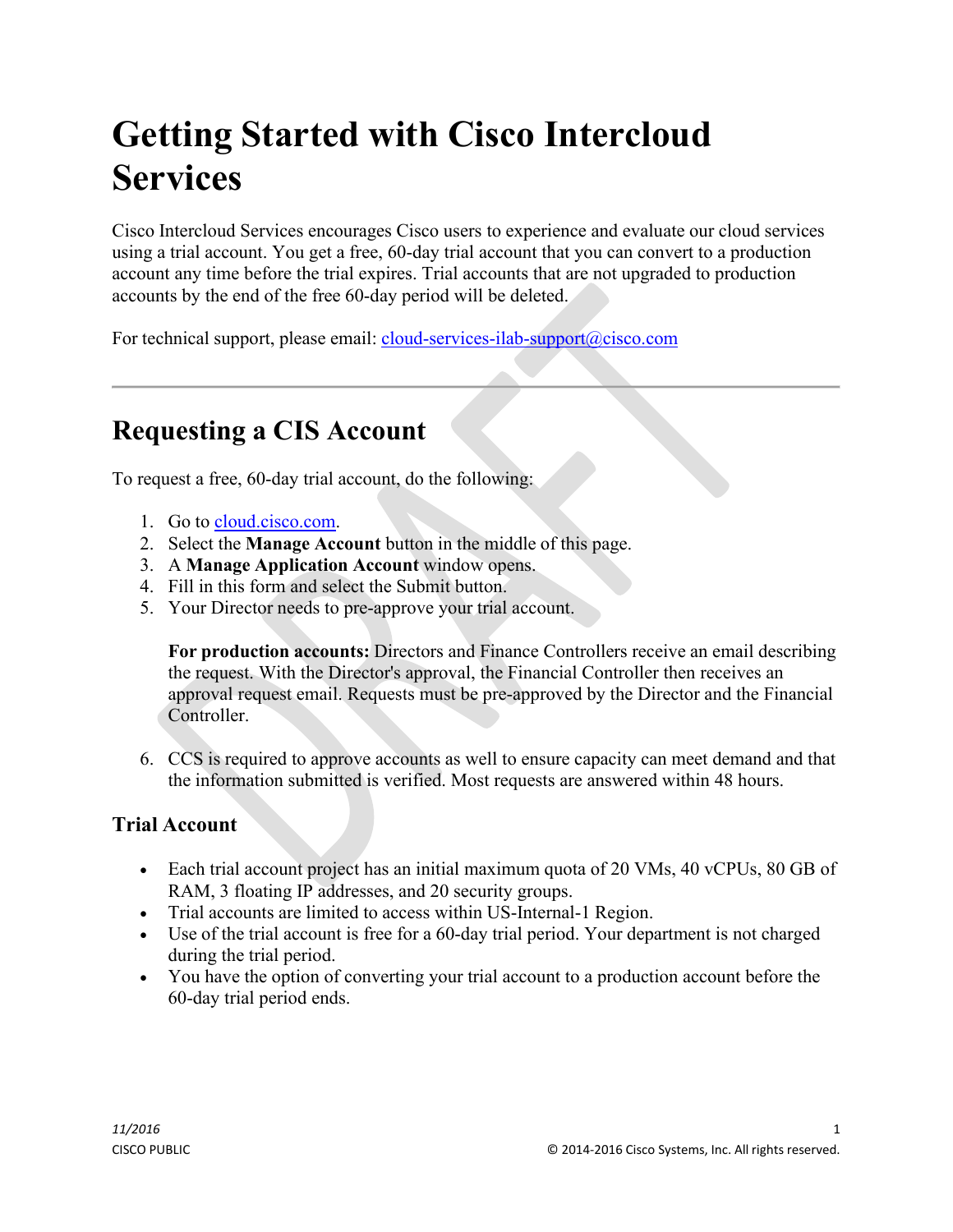#### **Upgrading to a Production Account**

To upgrade from a trial account to a production account at any time within the free 60-day period, do the following:

- Go to [cloud.cisco.com](https://cloud.cisco.com/RequestCenter/servicecatalog/servicecatalog.do?route=home) and select **Manage Account> Production Account**. Fill in this form.
- This requires approval from your Director and your Financial Controller. The Financial Controller's approval is necessary to confirm that financial charges accrued when using the production account are paid.

#### **Increasing Your Quota**

To increase your quota, do the following:

- Go to [cloud.cisco.com.](https://cloud.cisco.com/RequestCenter/servicecatalog/servicecatalog.do?route=home)
- Navigate to your project.
- Click **Manage Quota** (the **gear** icon).

## **Application Approval**

Once your application is approved, Cisco provisions a project space for you and sends you an email that provides the following information:

| <i>username:</i>    | Identifies an individual user. Multiple users can share a tenancy/project.                                                                                                            |
|---------------------|---------------------------------------------------------------------------------------------------------------------------------------------------------------------------------------|
| <i>tenant name:</i> | Identifies an individual tenant within the project space. Multiple tenants can<br>share a Cisco Intercloud project space.                                                             |
| <i>private key:</i> | Your SSH private key provided as a text file. This key is used by login scripts<br>to secure the SSH tunnel that supports a live connection to your project space.                    |
| setup scripts:      | The scripts you can use to easily configure required environment variables,<br>hosts, and other items on your client computer.                                                        |
| <i>jump hosts:</i>  | Cisco Intercloud Services Cloud Labs do not yet support full Internet access.<br>To connect, you must tunnel traffic through one of the specified jump hosts<br>listed in this email. |

## **Setting Up Your Computer**

## **Installing the SSH Private Key**

Do the following:

• Linux and Mac OS / Windows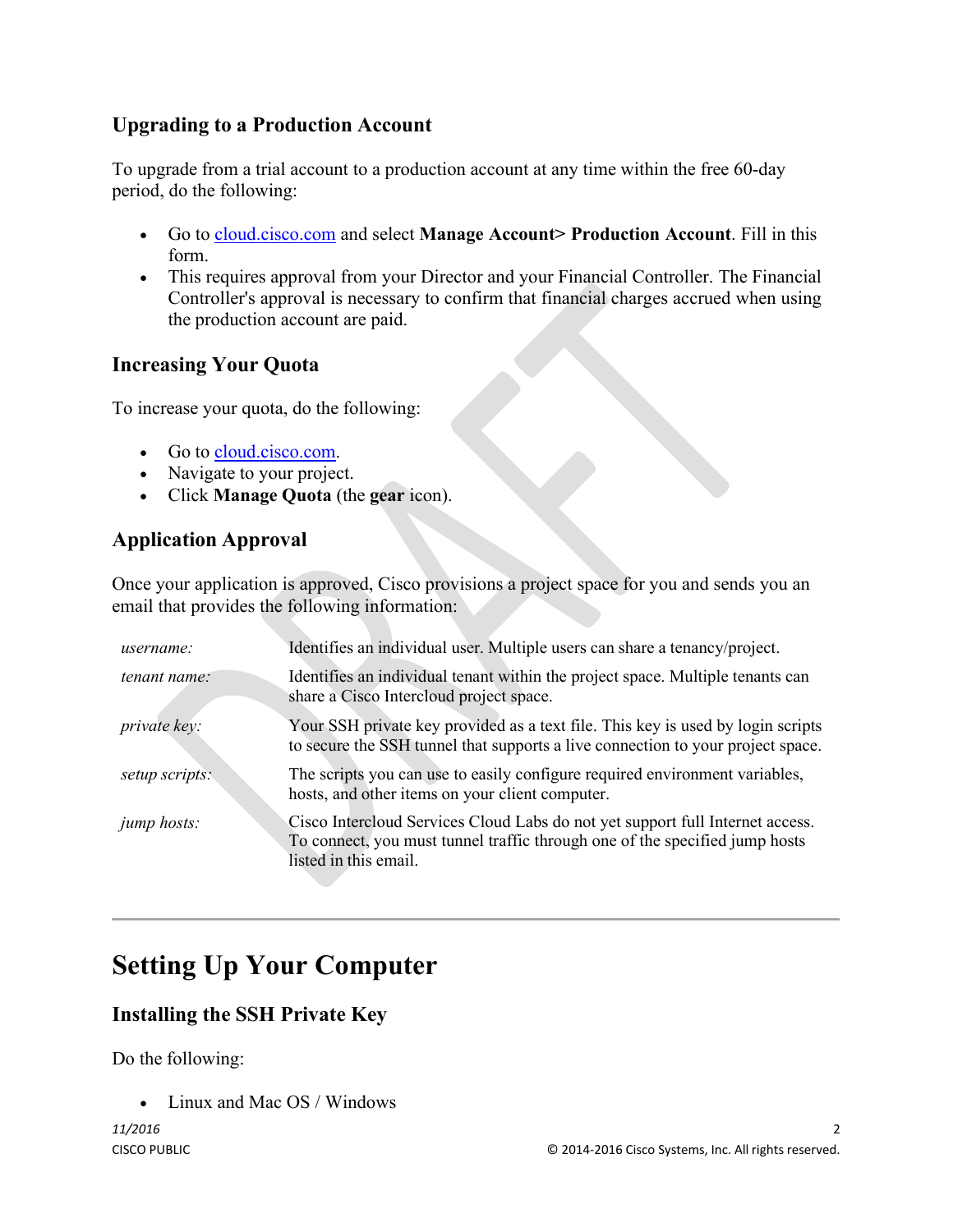Place the text file that contains your private SSH key in the .ssh directory.

#### **Adding the Jump Server to Your Hosts File**

Add each jump server as the platform-specific instructions below specify:

• Linux and Mac OS

Add each jump server on its own line in the /etc/hosts file.

• Windows

Add each jump server on its own line in the C:\Windows\System32\drivers\etc\hosts file.

#### **Installing the OpenStack Command-line Clients**

For API access, you need to install the OpenStack Command-Line Clients to your local system. You can get these clients from [http://docs.openstack.org/api/quick-start/content/index.html#cli](http://docs.openstack.org/api/quick-start/content/index.html#cli-intro)[intro](http://docs.openstack.org/api/quick-start/content/index.html#cli-intro)

You can use the following openrc script to set the environment variables that the API requires, or you can set the same ENV variables by any other means that you prefer:

```
$# cat openrc
        $# !/bin/sh
        export OS TENANT NAME= tenant name provided in Welcome email
        export OS_AUTH_URL=_authN URL provided in Welcome email
       export OS_USERNAME=_local username provided in Welcome email
        export OS_PASSWORD=_Password (from Welcome email) in my_password
file_
```
To run this script, place it in your home directory and execute the source openrc command.

# **Logging in to Cisco Intercloud Services**

After setting up your computer, do the following to log in to your Cisco Intercloud Services project space:

- 1. Open the SSH Tunnel
- 2. Start the Horizon GUI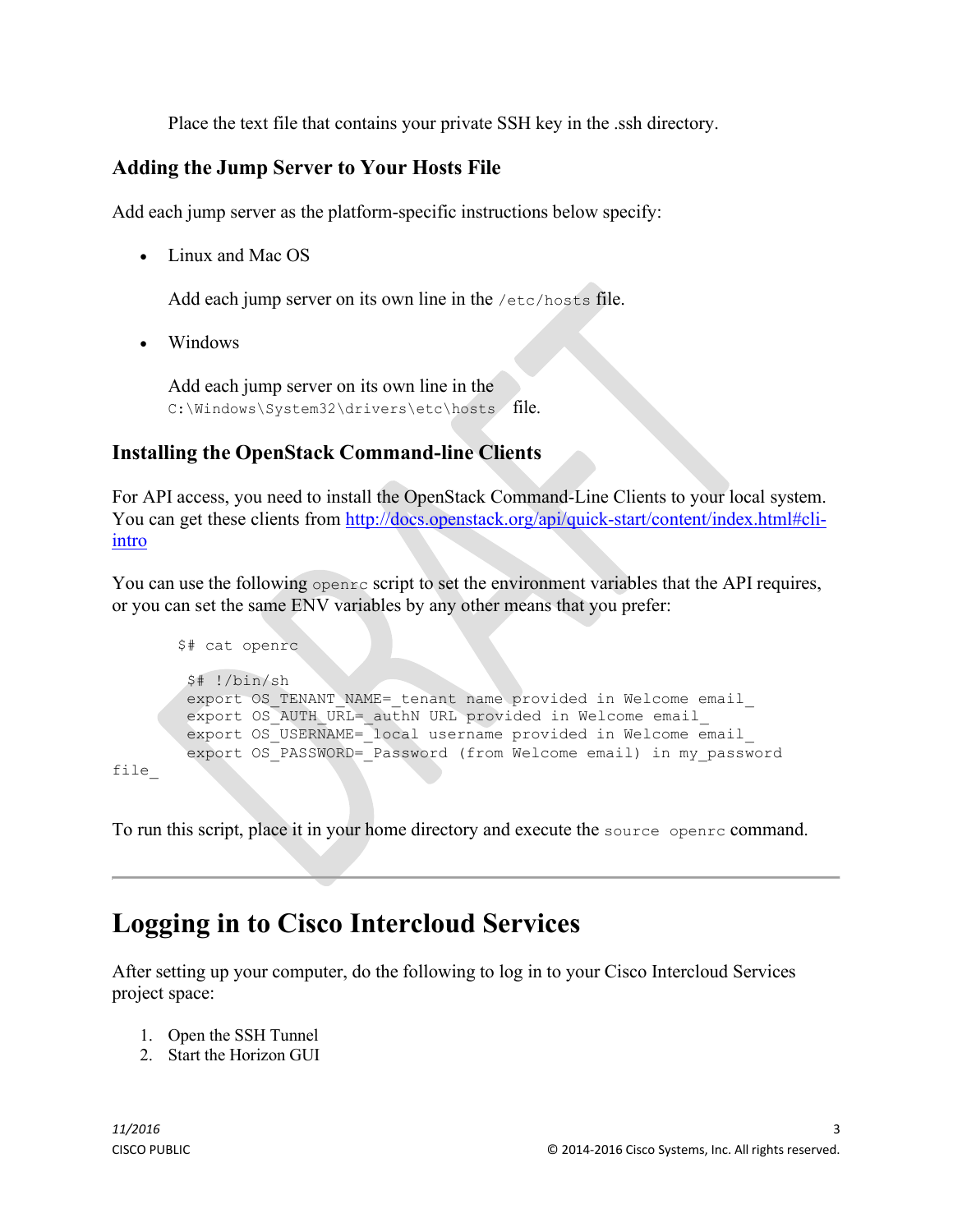## **Opening the SSH Tunnel**

To open an SSH tunnel from your computer to the Cisco Intercloud project space, you can run this os tunnel.sh script:

```
#!/bin/bash
        PORTS="80 443 5000 6080 35357 9191 9292 9696 8774 8775 8776"
        JUMPHOST= host name provided in Welcome email
        STACK= this value provided in Welcome email
        REMOTEUSER= your username provided in Welcome email
        PRIVKEY= Path to your local lab cloud user Private Key
        for MyPort in $PORTS
        do
            FORWARD=$FORWARD" -L $MyPort:$STACK:$MyPort "
        done
        echo "Trying: sudo ssh -o "ServerAliveInterval=15² -i $PRIVKEY
$FORWARD$REMOTEUSER@$JUMPHOST"
        sudo ssh -o "ServerAliveInterval=15<sup>2</sup> -i $PRIVKEY $FORWARD
$REMOTEUSER@$JUMPHOST
```
You need to leave this connection open to interact with the us-texas-1.cisco.com jump server.

## **Starting the Horizon GUI**

After authenticating to the jump host through the SSH tunnel, you can point your browser to the localhost tunnel:

- *URL to jump server:* **xxxxxxxxxxxx**
- *Login:* See your Welcome email.
- *Password:* Available from the "my password" file in the home directory on the jump host.

# **Next Steps**

Once you've logged in to your project space and started the Horizon GUI, your next steps depend on your development goals:

- **Load pre-existing applications:** To install pre-existing applications in your project space, you can use the Horizon GUI. **See** *link\_to\_horizon\_docs*. (https://wiki.openstack.org/wiki/Horizon)
- **Deploy installed applications as billable services:** For more information, **see "Getting Started with Marketplace**." (FAQs and account setup – https://ctogithub.cisco.com/DevNetDocs/CCS/blob/master/CCS/Marketplace/FAQ\_Marketplace/so urce/index.md)